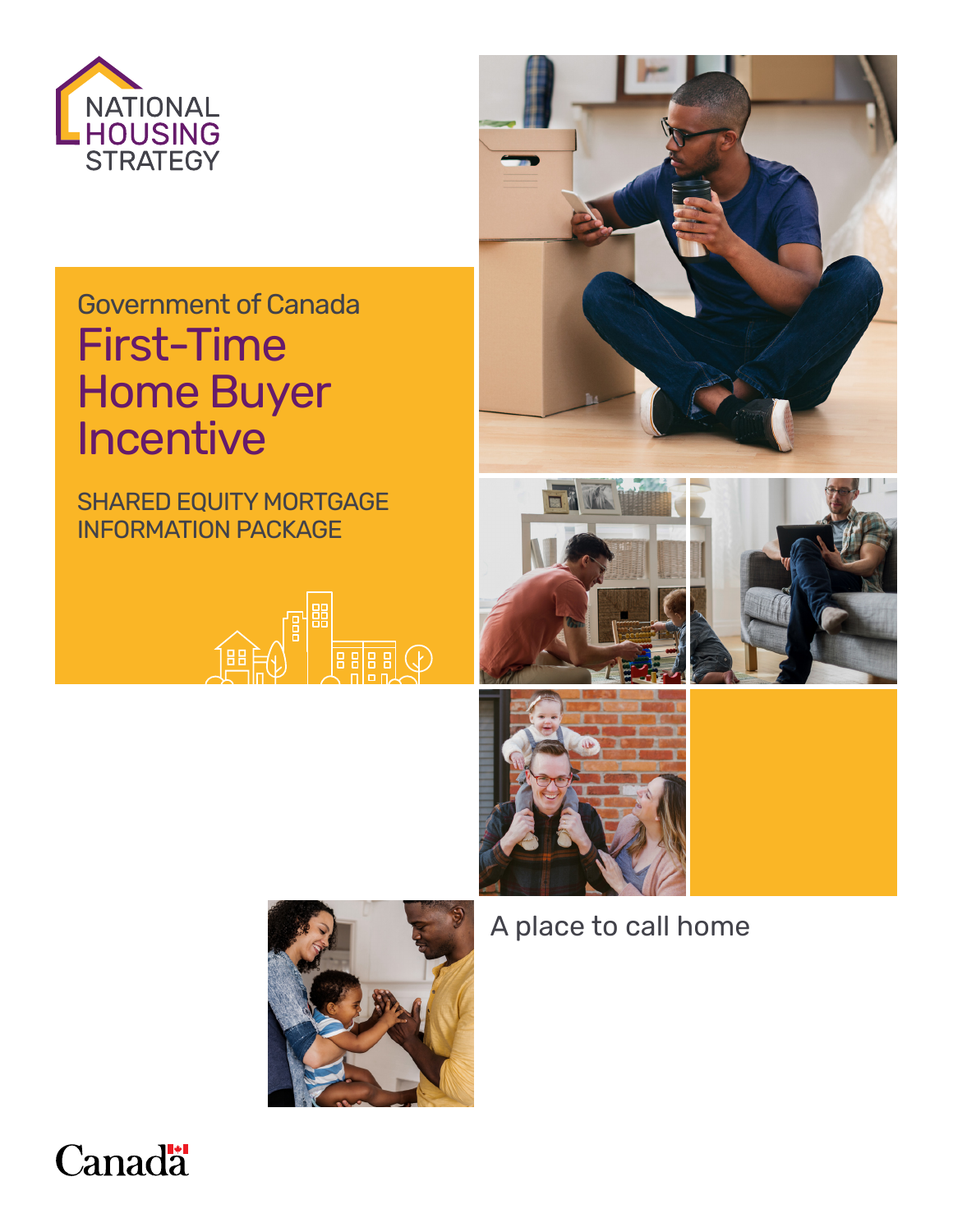**HOMEBUYER: YOU MUST READ, PRINT AND SIGN THIS INFORMATION PACKAGE AND THEREAFTER TAKE THE SIGNED INFORMATION PACKAGE WITH YOU WHEN ATTENDING YOUR MORTGAGE LENDER/BROKER'S OFFICE TO APPLY FOR YOUR FIRST INSURED MORTGAGE AND ALSO YOUR LAWYER/NOTARY'S OFFICE WHEN ATTENDING TO SIGN YOUR CLOSING DOCUMENTS.**

The purpose of this information package is to set out the general terms and conditions on how the Government of Canada's First-Time Home Buyer Incentive ("**FTHBI**") program may assist you to purchase a home.

The FTHBI program is granted by Canada Mortgage and Housing Corporation ("**CMHC**"), in its capacity as program administrator of the FTHBI program (the "**Program Administrator**"), in accordance with section 57 of the *National Housing Act* (Canada), established to help eligible first-time home buyers with the purchase of a home.

#### **1. What is the FTHBI program?**

The FTHBI program enables qualified first-time homebuyers (individually or collectively, the ''**Homebuyer**'') to reduce their monthly mortgage payment without increasing the amount they must save for a down payment, by providing the Homebuyer with a portion of the purchase price of the home (the "**Incentive**").

The Incentive is not interest bearing and does not require ongoing repayments.

#### **2. How does the FTBHI Program work?**

In exchange for providing this assistance through the FTHBI program, you agree that the Program Administrator will share in the appreciation or depreciation in the value of the home at the time of repayment, up to a maximum gain or loss equal to 8% per annum (not compounded) on the Incentive amount from the date of advance to the time of repayment.

#### **3. How much Incentive will the Program Administrator provide?**

For a:

- **re-sale home**, 5% of the original home value.
- **new construction home**, 5% or 10% of the original home value, as requested by the Homebuyer and approved by the Program Administrator.
- **mobile/manufactured home, (new construction or resale)** 5% of the original home value.

#### **4. What amount is owing under the Incentive at the time of repayment?**

If a Homebuyer receives an Incentive amount of 5% (or 10%) of the original home value, the Homebuyer must repay 5% (or 10%) of the market value of the home at the time of repayment, up to a maximum repayment amount equal to:

(i) where the home's value has appreciated, the Incentive plus a maximum gain of 8% per annum (not compounded) on the Incentive amount from the date of advance to the time of repayment; or

(ii) where the home's value has depreciated, the Incentive minus a maximum loss of 8% per annum (not compounded) on the Incentive amount from the date of advance to the time of repayment.

Examples of repayment are shown below.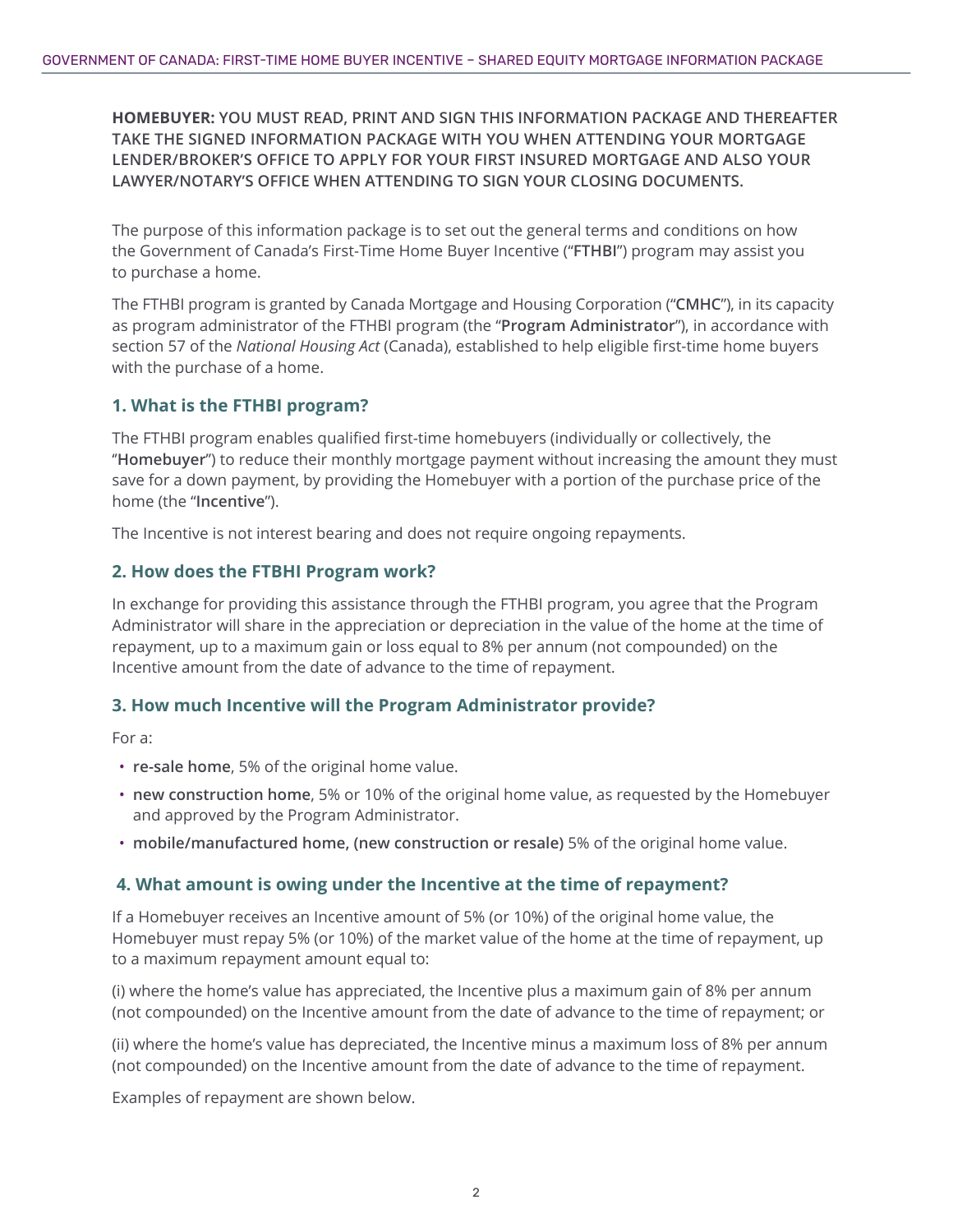#### **5. When does the Incentive have to be repaid?**

The Homebuyer will be required to repay the Incentive after 25 years from the date of the purchase of the home, or when the home is sold, whichever comes first.

In the event of a **sale**, the Homebuyer must notify the Program Administrator in advance and seek concurrence as to the market value of the home.

In the event of a **prepayment**, the Incentive may also be repaid in full, by the Homebuyer at any time subject to the amount being repaid being approved by the Program Administrator.

#### **6. How do I apply?**

- **Step 1**: Read, print and sign this **Information Package** together with the **Canada's FTHBI Program Attestation, Consent & Privacy Notice** both of which are available on **[www.placetocallhome.ca/fthbi](http://www.placetocallhome.ca/fthbi)**.
- **Step 2**: Take the executed Canada's FTHBI Program Attestation, Consent & Privacy Notice with you to your first mortgage lender/mortgage broker.
- **Step 3**: The first mortgage lender/mortgage broker will submit the application to the Program Administrator on your behalf and at your request.

#### **7. What happens next?**

Your first mortgage lender/mortgage broker will notify you if you have been approved for the Incentive under the FTHBI program.

If your application for the Incentive is accepted, **you MUST call 1-(855) 844-4535** or email **[FTHBI@FNF.ca](mailto:FTHBI@FNF.ca)** to notify the closing service provider, FNF Canada, of the name of the lawyer/notary you have chosen to close your deal and to allow the Incentive to be activated and delivery of the required closing documents to be delivered to your lawyer/notary in time for closing. **You must provide your lawyer/notary information as soon as you have chosen one and no less than 2 weeks prior to your closing**.

Once approved, a commitment to fund will be provided by the Program Administrator, which commitment will automatically terminate without further notice 90 days following:

- 1. for a **resale home**, the date that is 6 months from the date of the commitment to fund; or
- 2. for a **new build home**, the date that is 18 months from the date of the commitment to fund.

#### **8. What if I am purchasing the home with someone else?**

If there is more than one Homebuyer then each Homebuyer is jointly and severally (in Québec, solidarily) liable with the other Homebuyer under the shared equity mortgage agreement, the mortgage (in Québec, immovable hypothec) and any associated documents.

Any guarantor under the first insured mortgage will also be jointly and severally (in Québec, solidarily) liable with the Homebuyer under the share equity mortgage agreement, the mortgage (in Québec, immovable hypothec) and any associated documents).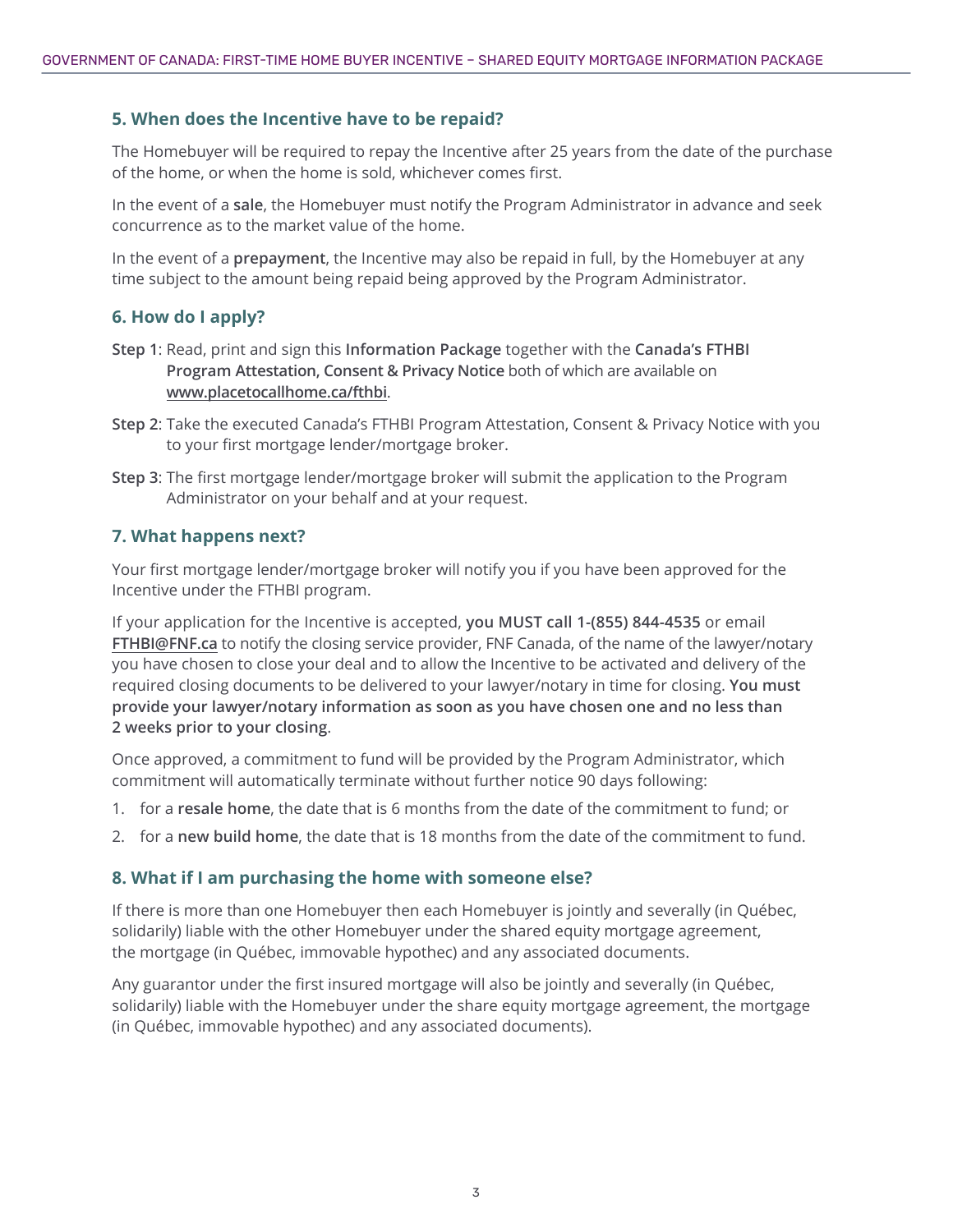#### **9. Who is eligible for the Incentive?**

To qualify for the Incentive, the following must apply:

- The Homebuyer's total qualifying annual income<sup>1</sup> must not exceed a maximum threshold, depending on the housing market in which the property is located. The maximum total qualifying income is: (a) \$150,000 per annum for properties located in the Toronto, Vancouver and Victoria Census Metropolitan Areas (CMAs), respectively; and (b) \$120,000 per annum for properties located in all other housing markets. If there is more than one Homebuyer, the combined qualifying annual income must not exceed the above-noted maximum thresholds.
- Examples of qualifying annual income include salary before taxes and investment income1.
- Total borrowing must not exceed the Mortgage to Income (MTI) ratio threshold established for the housing market in which the property is located. The total borrowing is limited to: (a) no more than 4.5 times the qualifying income for properties located in the Toronto, Vancouver and Victoria CMAs, respectively; and (b) no more than 4 times the qualifying income for properties located in all other housing markets. The combined first insured mortgage and Incentive amount must not exceed the above-noted maximum thresholds.
- The borrower must be a Canadian citizen, a permanent resident, or a non-permanent resident legally authorized to work in Canada.
- If there is more than one Homebuyer, the combined borrowing must not exceed the above-noted maximum thresholds.
- At least one Homebuyer (if more than one on title) must be a first-time Homebuyer, as per the definition below:
	- they have never purchased a home before; or
	- in the last 4 years, they did not occupy a home that they or their current spouse or common-law partner owned; or
	- they are experiencing a breakdown of a marriage or common-law partnership (in certain cases, even if/when the other first-time Homebuyer requirements are not met).

**Note:** It is possible that you or your spouse or common-law partner qualifies for the Incentive (if you are in a married or common-law relationship) with the 4-year clause even if you have owned a home previously. If in doubt, you should seek legal advice in this regard.

However, you (whether as a borrower, co-borrower, or as a guarantor) are only permitted to obtain the Incentive once. The maximum of one Incentive includes any variation of borrower/co-borrower/ guarantor (i.e. once an Incentive is advanced to a Homebuyer, that Homebuyer is not eligible for any additional Incentives regardless of any other new first-time homebuyer named on the application).

#### **10. What properties are eligible for the Incentive?**

The home must be the Homebuyer's primary place of residence (in Québec, domicile), be suitable and available for full-time, year-round occupancy and be located in Canada.

The home must be a residential property, which includes new construction or re-sale homes: single family homes, semi-detached, duplexes, triplexes, four-plexes, town houses, condominium units, and mobile/manufactured homes.

<sup>&</sup>lt;sup>1</sup> This is subject to qualifying income requirements set out by the first mortgage lender and mortgage loan insurer.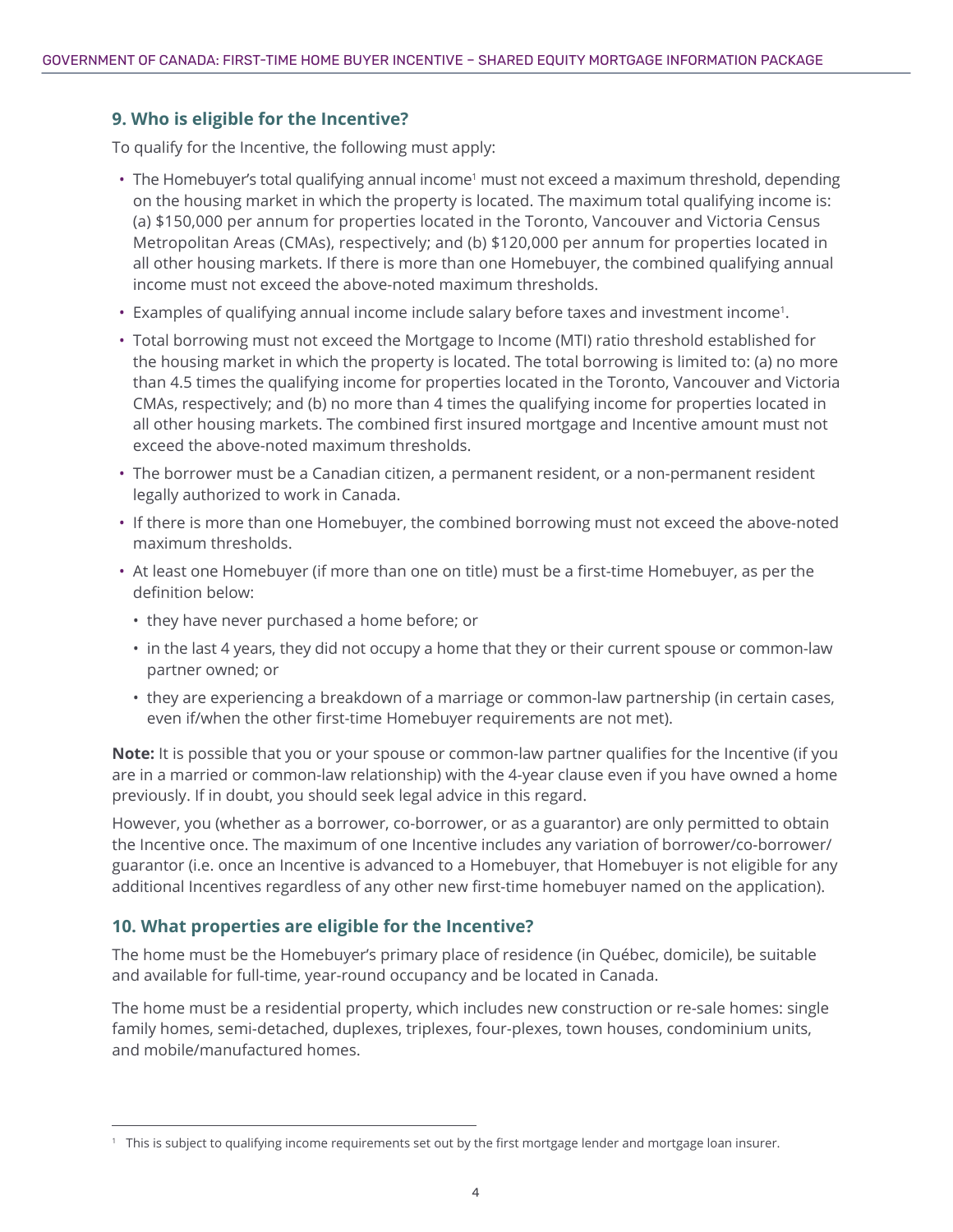#### **11. Do I still need a down payment?**

Yes.

A minimum down payment of 5% is required from traditional sources such as savings, withdrawal/ collapse of a registered retirement savings plan and non-repayable financial gift from a relative/ immediate family member. For lending value above \$500,000, 5% down payment is required for the first \$500,000 of the lending value and 10% of the remainder of the lending value. Unsecured personal loans or line of credits are **NOT** acceptable to satisfy minimum down payment requirements.

#### **12. What are the other requirements for the Incentive?**

- The Homebuyer's first insured mortgage must be eligible for mortgage loan insurance through either Canada Guaranty, CMHC or Sagen.
- The Homebuyer's first insured mortgage must be greater than 80% of the value of the home (high ratio mortgage) and is subject to a mortgage loan insurance premium.

#### **13. Are there any costs associated with the Incentive?**

There is no application or processing fee payable to the Program Administrator.

The Homebuyer may be responsible for payment of certain third-party expenses such as for closing services, funding advances and legal costs in connection with the Incentive and associated documents.

The Homebuyer is also responsible for payment of administration costs such as costs related to valuing the home at the time of repayment, default management costs and fees for discharging the Incentive.

Please see the FTHBI website at **[www.placetocallhome.ca/fthbi/first-time-homebuyer-incentive](https://www.placetocallhome.ca/fthbi/first-time-homebuyer-incentive)** for additional information about costs.

#### **14. What about renovations?**

Upon repayment, improvements will be included when determining the market value, therefore the Homebuyer will have to consider the cost and benefit of the planned renovations and decide whether to repay the Incentive prior to making any home improvements.

**IMPORTANT: It may be beneficial to the Homebuyer to repay the Incentive prior to conducting any major renovations to the home.** 

#### **15. What if I want to refinance the home?**

The home can be refinanced without triggering repayment of the Incentive, however, the shared equity mortgage will only be postponed to the outstanding balance that would otherwise be owing under the first ranking mortgage (i.e. no equity take-out will be permitted ahead of the shared equity mortgage).

**Note**: The combination of all charges on a refinance must not exceed 80%.

In the event the Homebuyer is required to repay the Incentive by the first mortgage lender due to a refinance, the first mortgage lender will be responsible to establish the fair market value of the property following regulatory guidelines. In this scenario, the Program Administrator will accept the property value established by the first mortgage lender within 90 days of the valuation. The first mortgage lender must provide formal written proof of the accepted property value in order to use it for repayment purposes.

#### **16. Is a mortgage registered against the home?**

Yes.

A shared equity mortgage securing the Incentive will be registered against the home and will rank behind your first insured mortgage (in Québec, immovable hypothec).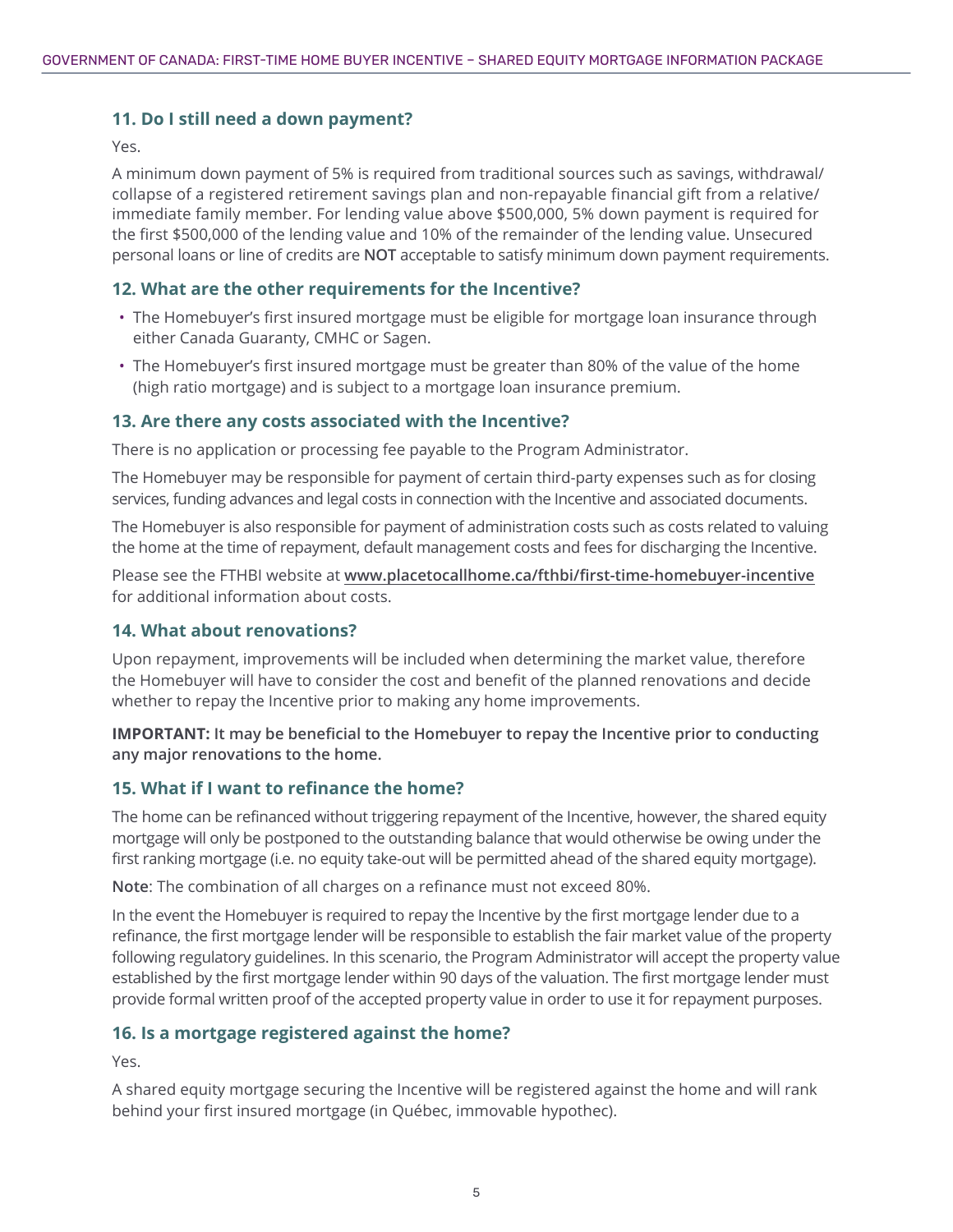#### **17. What if I no longer want to receive the Incentive or my circumstances have changed after having applied?**

The Homebuyer has the right to cancel its application for the Incentive or its approved Incentive on notice to the Program Administrator given no less than 2 weeks before the closing date.

The Homebuyer should also notify its own first mortgage lender as cancellation of the Incentive may affect its financing for the purchase of the home.

#### **18. Where can I obtain more information?**

More information on the Incentive can also be found on the following website: **[www.placetocallhome.ca](http://www.placetocallhome.ca)**

You can also contact the First-Time Home Buyer Incentive information line at 1-877-884-2642.

You can also contact your lawyer/notary for further information either before applying for the Incentive or when you attend your lawyer/notary to execute the closing documents for your purchase.

**You may wish to seek legal and financial advice to confirm that the Incentive meets your needs and you are eligible for same.**

#### **IMPORTANT: The information contained herein is for information purposes only and does not create a binding obligation on the Government of Canada or the Program Administrator.**

By signing this Information Package, you, the Homebuyer, your spouse (if applicable) and the guarantor (if applicable) agree to having received and reviewed a copy of this Information Package, the program details on [www.placetocallhome.ca/fthbi,](http://www.placetocallhome.ca/fthbi) and the Canada's FTHBI Program Attestation, Consent & Privacy Notice, and confirm that you meet the eligibility criteria outlined below.

This Information Package, to the extent signed and delivered by means of electronic transmission, shall be treated in all manner and respects as an original.

The parties have agreed that this Agreement and all documents related thereto will be drafted in the English language. Les parties aux présentes ont convenu que cette convention et tous les documents qui s'y rapportent soient rédigés en langue anglaise.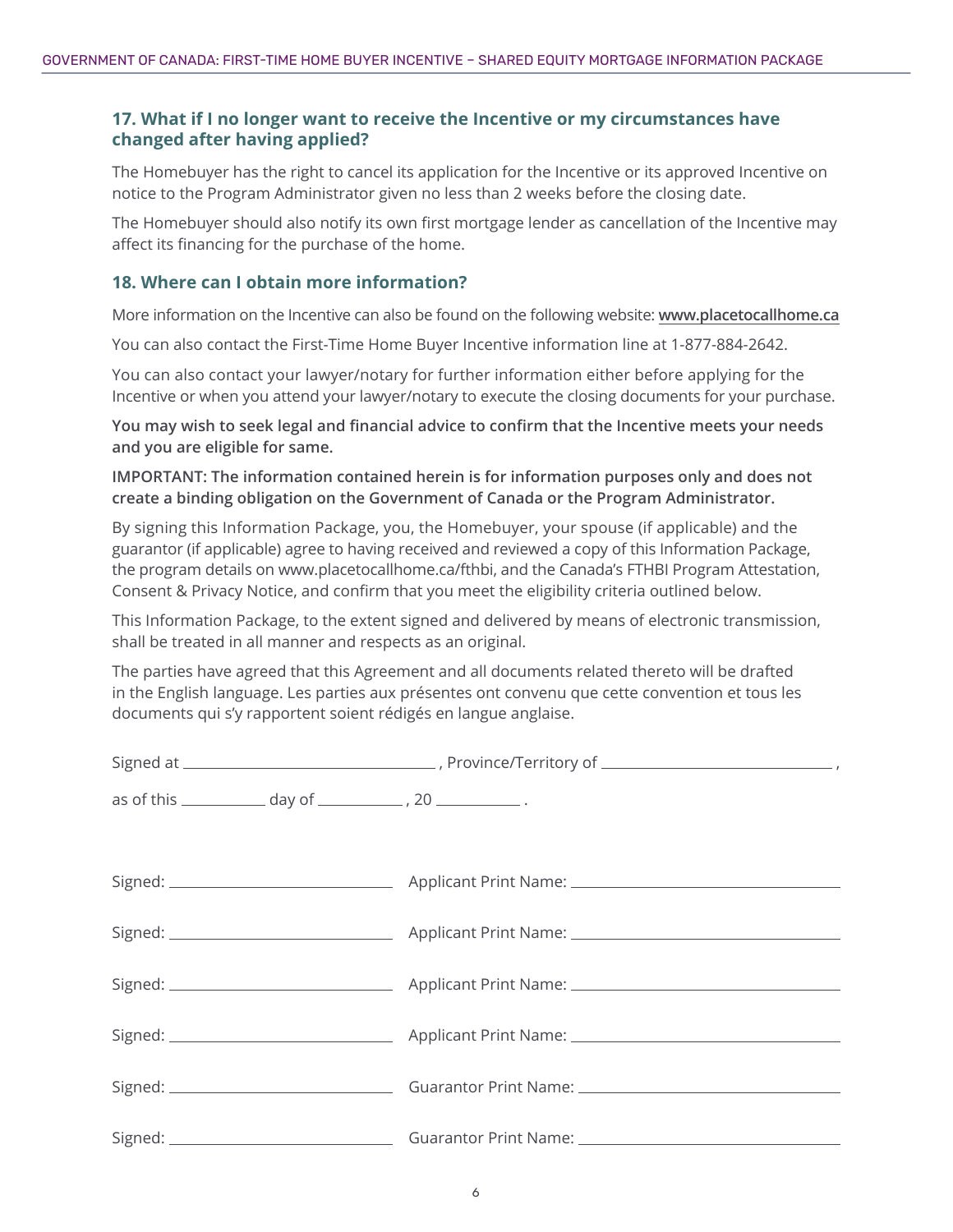# **Repayment and Annual Percentage Rate Examples2**

#### *(I) Repayment*

The Homebuyer must repay an amount equal to the Incentive **PLUS** the Shared Equity Amount **PLUS** any Additional Costs.

In the examples below:

(a) **"Shared Equity Amount"** means a share of the difference in (a) the market value of the home on the repayment date, and (b) the original home value. The Program Administrator's share will depend on the original share of the purchase price advanced to the Homebuyer (i.e. the share will be 5% if the Incentive was based on 5% of the original home value at the date of advance, or the share will be 10% if the Incentive was based on 10% of the date of advance). Note that in the event the market value of the home on the repayment date is less than the original home value, the Shared Equity Amount will be a negative amount.

Notwithstanding the foregoing, where the market value of the home on the repayment date is:

- (i) **greater than the original home value**, the Shared Equity Amount will, in no event, be greater than the Maximum Shared Equity Gain Amount for the purposes of calculating the total indebtedness payable to the Program Administrator. Where the Shared Equity Amount is greater than the Maximum Shared Equity Gain Amount, the Shared Equity Amount will be deemed to be equal to the Maximum Shared Equity Gain Amount; or
- (ii) **less than the original home value**, the negative Shared Equity Amount will reduce the total indebtedness payable to the Program Administrator. Where the Shared Equity Amount reduces the total indebtedness payable to the Program Administrator by more than the Maximum Shared Equity Loss Amount reduces the total indebtedness payable to the Program Administrator, the Shared Equity Amount will be deemed to be equal to the Maximum Shared Equity Loss Amount for the purposes of calculating the total indebtedness payable to the Program Administrator.
- (b) **"Maximum Shared Equity Gain Amount"** means the maximum gain to which the Program Administrator is entitled to in relation to the increase in the original home value, calculated as a gain of 8% per annum (not compounded) on the Incentive from the date of advance to the time of repayment.
- (c) **"Maximum Shared Equity Loss Amount"** means the maximum loss to which the Program Administrator is subject to in relation to the decrease in the original home value, calculated as a loss of 8% per annum (not compounded) on the Incentive from the date of advance to the time of repayment.
- (d) **"Additional Costs"** means the registration costs of discharging the Shared Equity Mortgage from title to the home and any associated administration fees.

<sup>&</sup>lt;sup>2</sup> The examples are meant to illustrate possible outcomes depending on various assumptions on the appreciation or depreciation in house prices over time. Changes over time in the value of individual homes subject to this program can be influenced by many factors and could differ from the examples shown.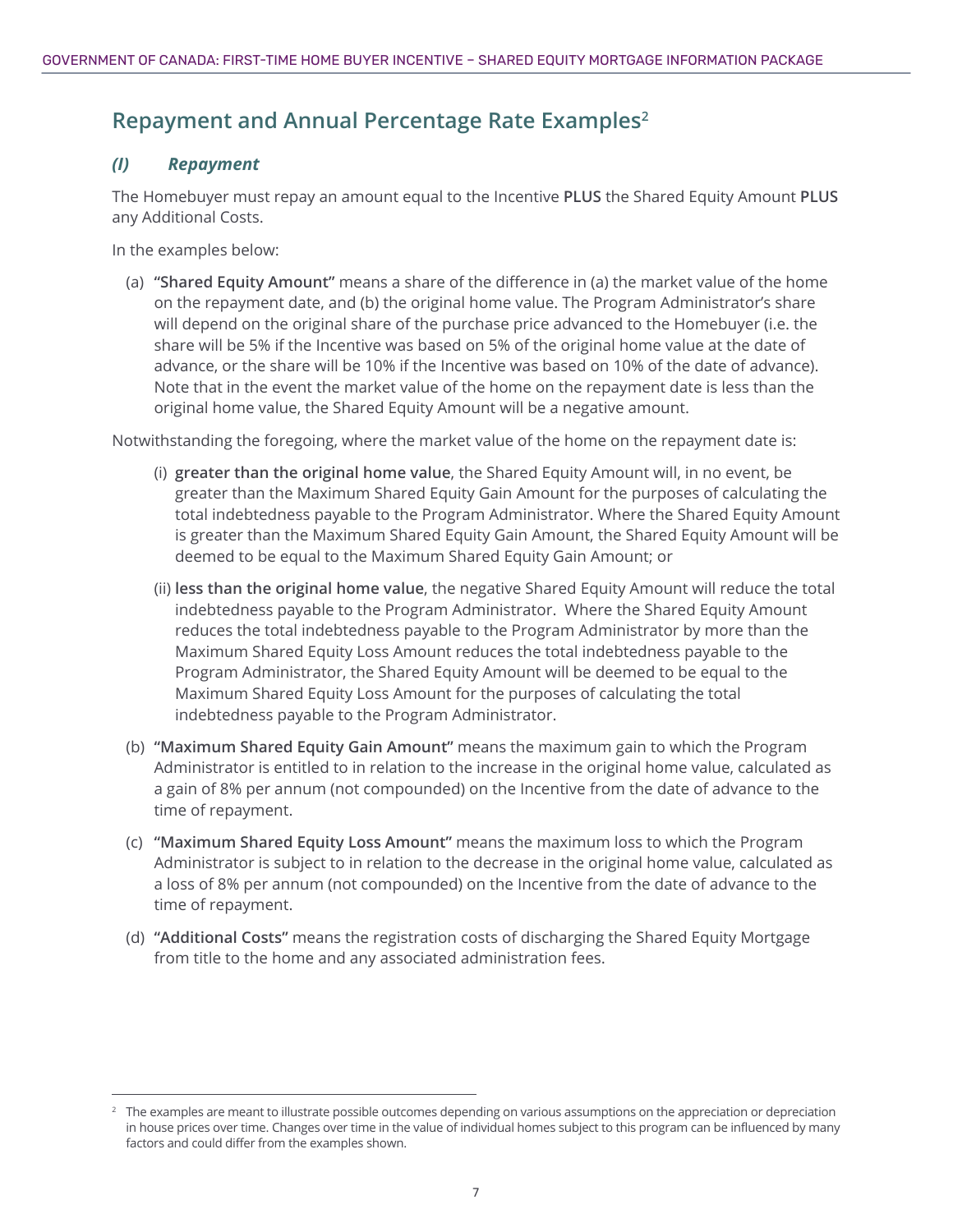#### *(II) Annual Percentage Rate Examples*

Annual Percentage Rate (APR) is the annual cost of a loan, expressed as a percentage. Although the Incentive is interest free, because the Homebuyer will have to pay more (or less) than the Incentive back to the Program Administrator if the original home value increases (or decreases), the APR calculations below are meant to illustrate how much it will cost a Homebuyer to agree to the terms of the Incentive and the Shared Equity Mortgage, expressed as an annual rate.

The APR will vary based on the size of the Shared Equity Amount, the length of time the Homebuyer has owned the home prior to repayment and any administrative charges incurred at closing.

Note: In order to simplify the APR examples below, the examples only reflect the Shared Equity Amount and do not reflect any administrative charges incurred at closing, which are generally nominal and may vary with individual Homebuyer circumstances.

#### **Scenario 1: Increase in market value – Resale Home Purchase (5% share) – Shared Equity Amount owed when home sold after 5 years:**

| <b>Information</b>                                                                                                                                                                                  | Amount    |
|-----------------------------------------------------------------------------------------------------------------------------------------------------------------------------------------------------|-----------|
| Original Home Value                                                                                                                                                                                 | \$400,000 |
| Incentive (original home value (\$400,000) x 5%)                                                                                                                                                    | \$20,000  |
| Fair market value at sale of the home                                                                                                                                                               | \$480,000 |
| Shared Equity Amount*                                                                                                                                                                               | \$4,000   |
| * The Program Administrator's gain will be the lesser of:<br>(i) The Shared Equity Amount:<br>$\rightarrow$ (fair market value (\$480,000) – original home value (\$400,000)) x 5% = \$4,000<br>OR. |           |
| (ii) The Maximum Shared Equity Gain Amount:<br>→ (Incentive (\$20,000) x 8% x 5 years) = \$ 8,000                                                                                                   |           |
| Amount to repay to the Program Administrator<br>$\rightarrow$ Incentive (\$20,000) PLUS Shared Equity Amount (\$4,000)                                                                              | \$24,000  |
| (plus any Additional Costs due at the time of repayment, if applicable)                                                                                                                             |           |
| Equivalent APR (assuming the home is sold after 5 years)                                                                                                                                            | 4.00%     |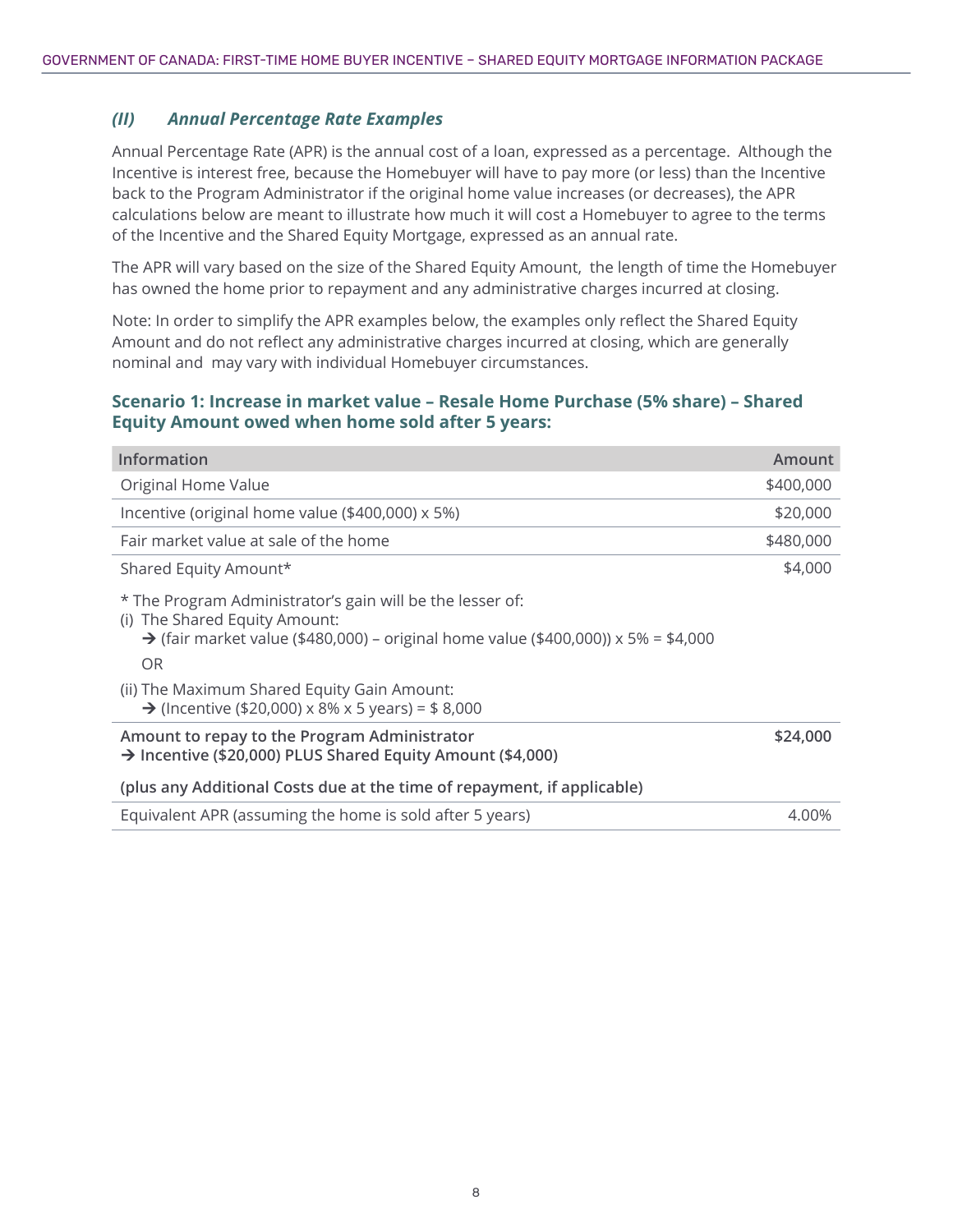#### **Scenario 2: Increase in market value – New Construction Purchase (10% share) – Shared Equity Amount owed when home sold after 5 years:**

| <b>Information</b>                                                                                         | Amount    |
|------------------------------------------------------------------------------------------------------------|-----------|
| Original Home Value                                                                                        | \$400,000 |
| Incentive (original home value (\$400,000) x 10%)                                                          | \$40,000  |
| Fair market value at sale of the home                                                                      | \$480,000 |
| Shared Equity Amount*                                                                                      | \$8,000   |
| * The Program Administrator's gain will be the lesser of:<br>The Shared Equity Amount:<br>(i)              |           |
| $\rightarrow$ (fair market value (\$480,000) – original home value (\$400,000)) x 10% = \$8,000            |           |
| <b>OR</b>                                                                                                  |           |
| (ii) The Maximum Shared Equity Gain Amount:<br>→ (Incentive (\$40,000) x 8% x 5 years) = \$ 16,000         |           |
| Amount to repay to the Program Administrator<br>→ Incentive (\$40,000) PLUS Shared Equity Amount (\$8,000) | \$48,000  |
| (plus any Additional Costs due at the time of repayment, if applicable)                                    |           |
| Equivalent APR (assuming the home is sold after 5 years)                                                   | 4.00%     |

### **Scenario 3: Decrease in market value – Resale Home Purchase (5% share) – Shared Equity Amount owed when home sold after 5 years:**

| <b>Information</b>                                                                                                                                                                                                                             | Amount      |
|------------------------------------------------------------------------------------------------------------------------------------------------------------------------------------------------------------------------------------------------|-------------|
| Original Home Value                                                                                                                                                                                                                            | \$400,000   |
| Incentive Amount (original home value (\$400,000) x 5%)                                                                                                                                                                                        | \$20,000    |
| Fair market value at sale of the home                                                                                                                                                                                                          | \$330,000   |
| Shared Equity Amount*                                                                                                                                                                                                                          | $-$ \$3,500 |
| * The Program Administrator's loss will be the lesser of:<br>(i) The Shared Equity Amount:<br>→ (fair market value (\$330,000) – original home value (\$400,000)) $\times$ 5%= - \$3,500<br>OR.<br>(ii) The Maximum Shared Equity Loss Amount: |             |
| $\rightarrow$ (Incentive (\$20,000) x -8% x 5 years) = - \$8,000                                                                                                                                                                               |             |
| Amount to repay to the Program Administrator<br>Incentive (\$20,000) PLUS Shared Equity Amount (-\$3,500)<br>$\rightarrow$                                                                                                                     | \$16,500    |
| (plus any Additional Costs due at the time of repayment, if applicable)                                                                                                                                                                        |             |
| Equivalent APR (assuming the home is sold after 5 years)                                                                                                                                                                                       | $-3.50%$    |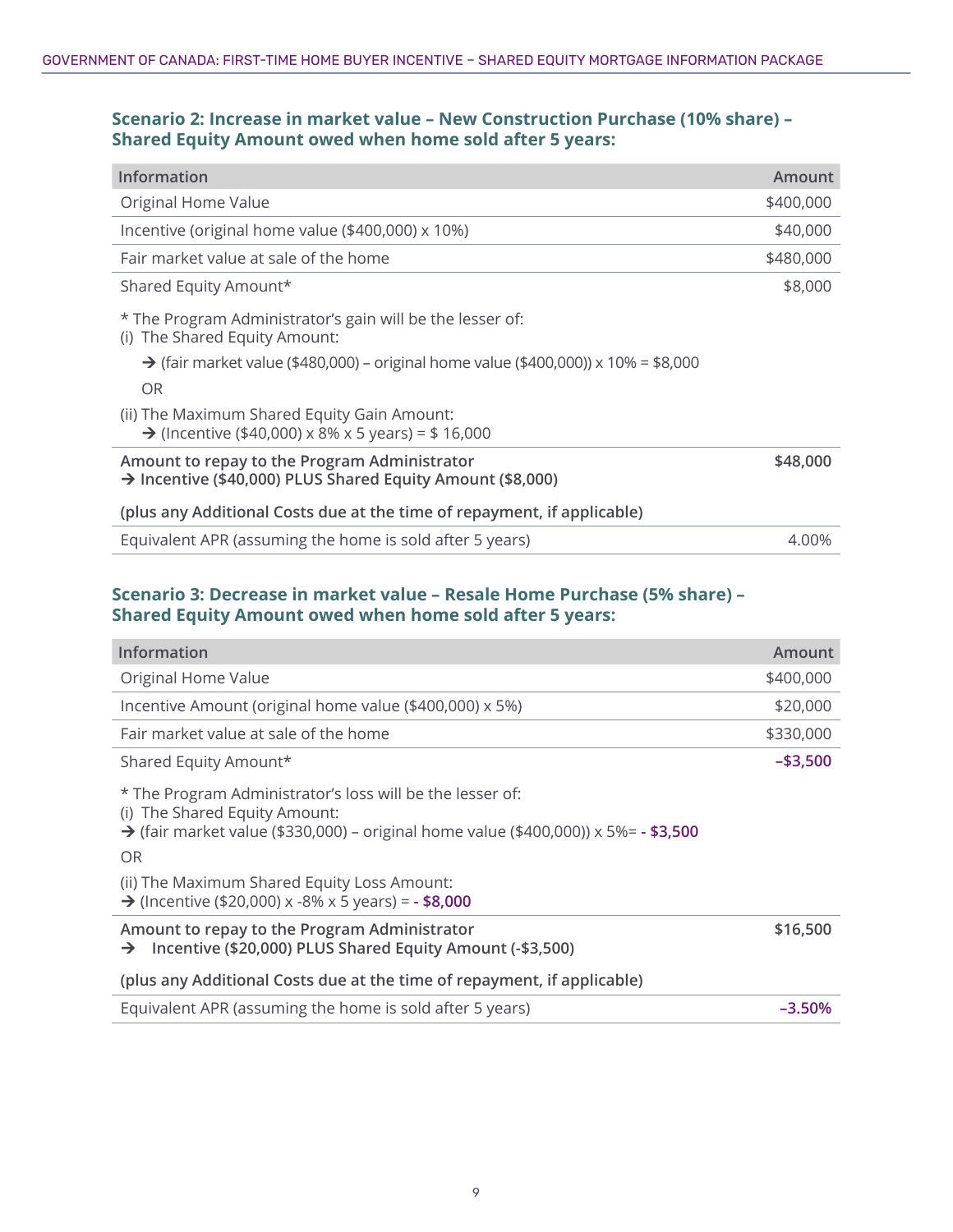#### **Scenario 4: Decrease in market value – New Construction Purchase (10% share) – Shared Equity Amount owed when home sold after 5 years:**

| <b>Information</b>                                                                                                                                                                                     | Amount     |
|--------------------------------------------------------------------------------------------------------------------------------------------------------------------------------------------------------|------------|
| Original Home Value                                                                                                                                                                                    | \$400,000  |
| Incentive (original home value (\$400,000) x 10%)                                                                                                                                                      | \$40,000   |
| Fair market value at sale of the home                                                                                                                                                                  | \$330,000  |
| Shared Equity Amount*                                                                                                                                                                                  | $- $7,000$ |
| *The Program Administrator's loss will be the lesser of:<br>(i) The Shared Equity Amount:<br>→ (fair market value (\$330,000) - original home value (\$400,000)) $\times$ 10% = - \$7,000<br><b>OR</b> |            |
| (ii) The Maximum Shared Equity Loss Amount:<br>$\rightarrow$ (\$40,000 x -8% x 5 years) = - \$16,000                                                                                                   |            |
| Amount to repay to the Program Administrator<br>→ Incentive (\$40,000) PLUS Shared Equity Amount (-\$7,000)                                                                                            | \$33,000   |
| (plus any Additional Costs due at the time of repayment)                                                                                                                                               |            |
| Equivalent APR (assuming the home is sold after 5 years)                                                                                                                                               | $-3.50%$   |

#### **Scenario 5: Significant increase in market value over short period of time – Resale Home Purchase (5% share) - Shared Equity Amount owed when home sold after only 2 years:**

| Amount    |
|-----------|
| \$400,000 |
| \$20,000  |
| \$520,000 |
| \$3,200   |
|           |
|           |
| \$23,200  |
|           |
| 8.00%     |
|           |